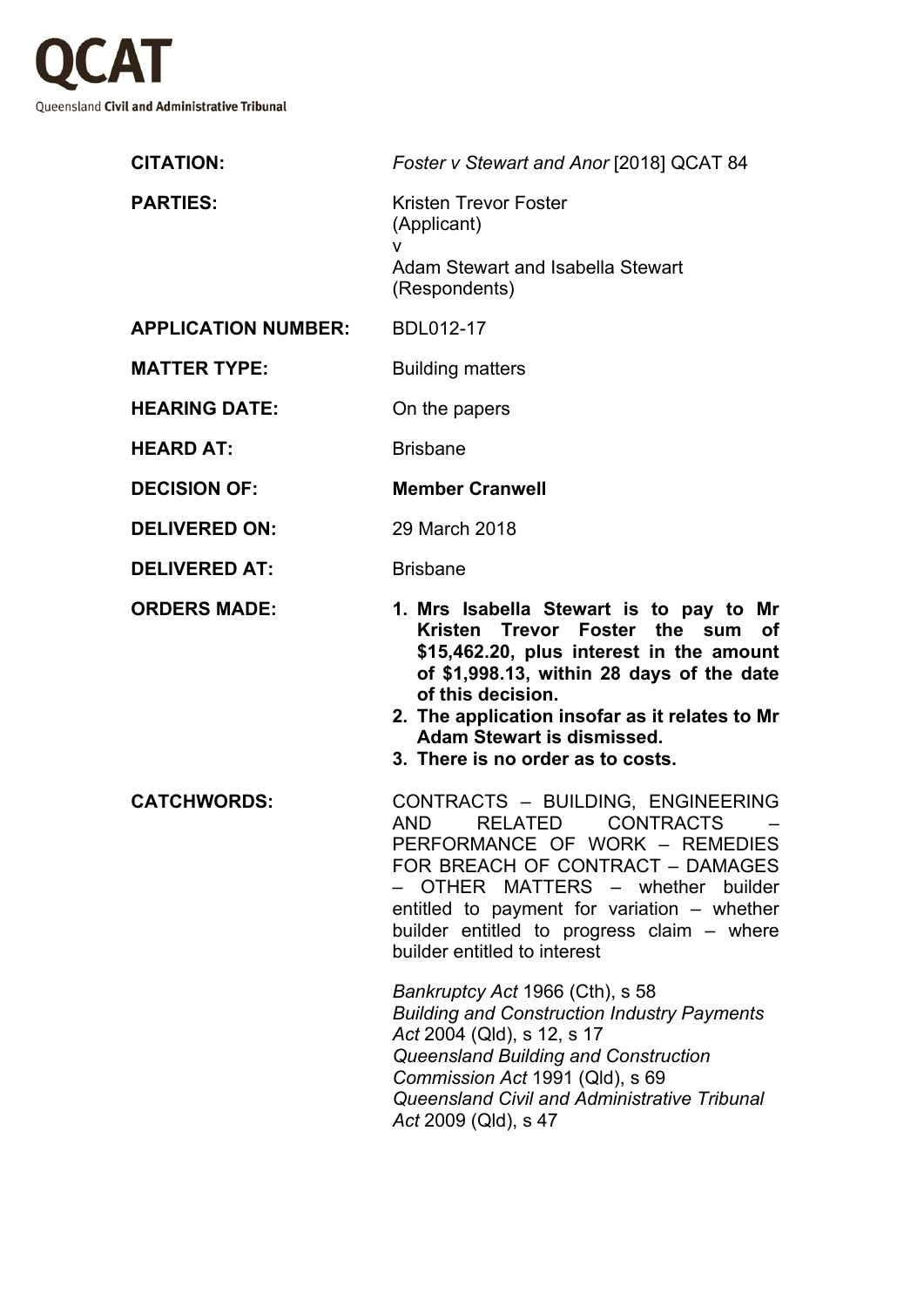# **APPEARANCES:**

This matter was heard and determined on the papers pursuant to s 32 of the *Queensland Civil and Administrative Tribunal Act* 2009 (Qld) (QCAT Act).

# **REASONS FOR DECISION**

- [1] On 22 March 2016, Mr Foster, as the Contractor, and Mr and Mrs Stewart, as the Owners, entered into a Residential Renovation Contract – Level 2 (the Contract). The works to be carried out included a new carport, new patio, new swimming pool, new gate house and internal fit out.
- [2] On 27 January 2017, Mr Foster lodged an application for domestic building disputes with the Tribunal. He is seeking payment of \$29,842.49, plus interest and costs, by Mr and Mrs Stewart. Payment is sought in respect of three tax invoices:
	- a) tax invoice 15177 issued on 7 December 2016 in the amount of \$15,462.20;
	- b) tax invoice 15180 issued on 16 December 2016 in the amount of \$12,800.31; and
	- c) tax invoice 15182 issued on 19 December 2016 in the amount of \$1,579.98.
- [3] I will consider the claims against Mr and Mrs Stewart separately.

# **Claims against Adam Stewart**

- [4] On 30 November 2017, the Tribunal was advised by the Official Trustee in Bankruptcy that Mr Stewart became bankrupt on 14 November 2017.
- [5] The Official Trustee drew the Tribunal's attention to s 58(3) of the *Bankruptcy Act* 1966 (Cth) (Bankruptcy Act), which provides that a creditor may only commence a legal proceeding or, if proceedings were on foot when the bankruptcy occurred, take any fresh step against the bankrupt, with the leave of a court.
- [6] Mr Foster does not have a court order entitling him to commence or continue with the proceeding. Having regard to the provisions of the Bankruptcy Act, the proceedings cannot proceed against Mr Stewart.
- [7] Under s 47 of the QCAT Act, the Tribunal may dismiss a proceeding which is misconceived. In light of s 58(3) of the Bankruptcy Act, I am satisfied that the application is misconceived insofar as it relates to Mr Stewart. The application against him is dismissed.

# **Claims against Isabella Stewart**

[8] Clause 29.10 of the Contract provides: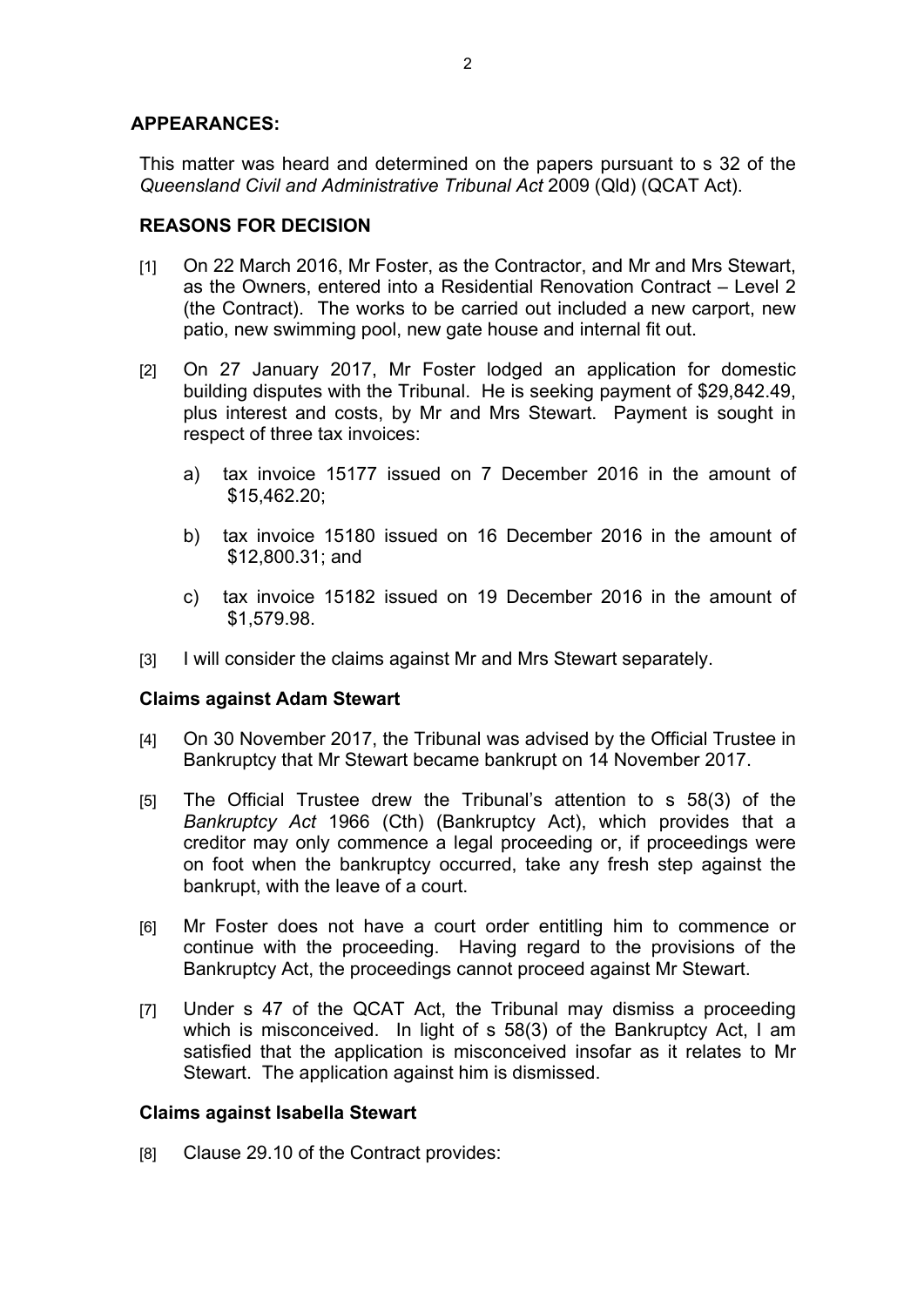#### *Joint and several liability*

If there is more than one person named as the **Owner** under this **Contract**, their obligations and liabilities are joint and several.

- [9] As a consequence, Mrs Stewart is liable for the full amount owing under the contract.
- [10] I will consider the amounts claimed under each tax invoice separately, as well as the claim for interest.

*Tax Invoice 15177*

- [11] On 9 February 2017, Mrs Stewart lodged a response and/or counterapplication. In that document, she accepted the amount owing under tax invoice 15177, but disputed the amounts owing under tax invoices 15180 and 15182.
- [12] In these circumstances, I find that Mrs Stewart owes Mr Foster the amount of \$15,462.20 under tax invoice 15177.

*Tax Invoice 15180*

- [13] Tax invoice 1580 relates to what is described only as "Progress CLAIM: 8". No other details were provided.
- [14] A covering email was sent by Sherry Weston, Administration to Mr Stewart in the following terms:

Please find attached invoice for payment of claim 8, you will notice I have separated the claims to reflect the works that may or may not be completed before Christmas. Please forward to bank today as it will be due on the 23<sup>rd</sup> so will avoid hold ups.

- [15] Under item 21 of the Schedule to the Contract, progress claims are to be made using Method C. Under part D of the Appendix, progress claims are to be submitted fortnightly. Clause 11.6(b) of the Contract provides as follows:
	- if Method C is stated in Item 21 of the **Schedule**, on or after:
	- (i) the **Day** in each period stated in Method C in Part D of the **Appendix**; and
	- (ii) the **Date of Practical Completion**,

and for the unpaid value of that part of the **Works** carried out up to, and including, that **Day**, any unpaid adjustment to the **Contract Price** under this **Contract**¸ and any other amount due and payable by the **Owner** to the **Contractor** under this **Contract**or otherwise.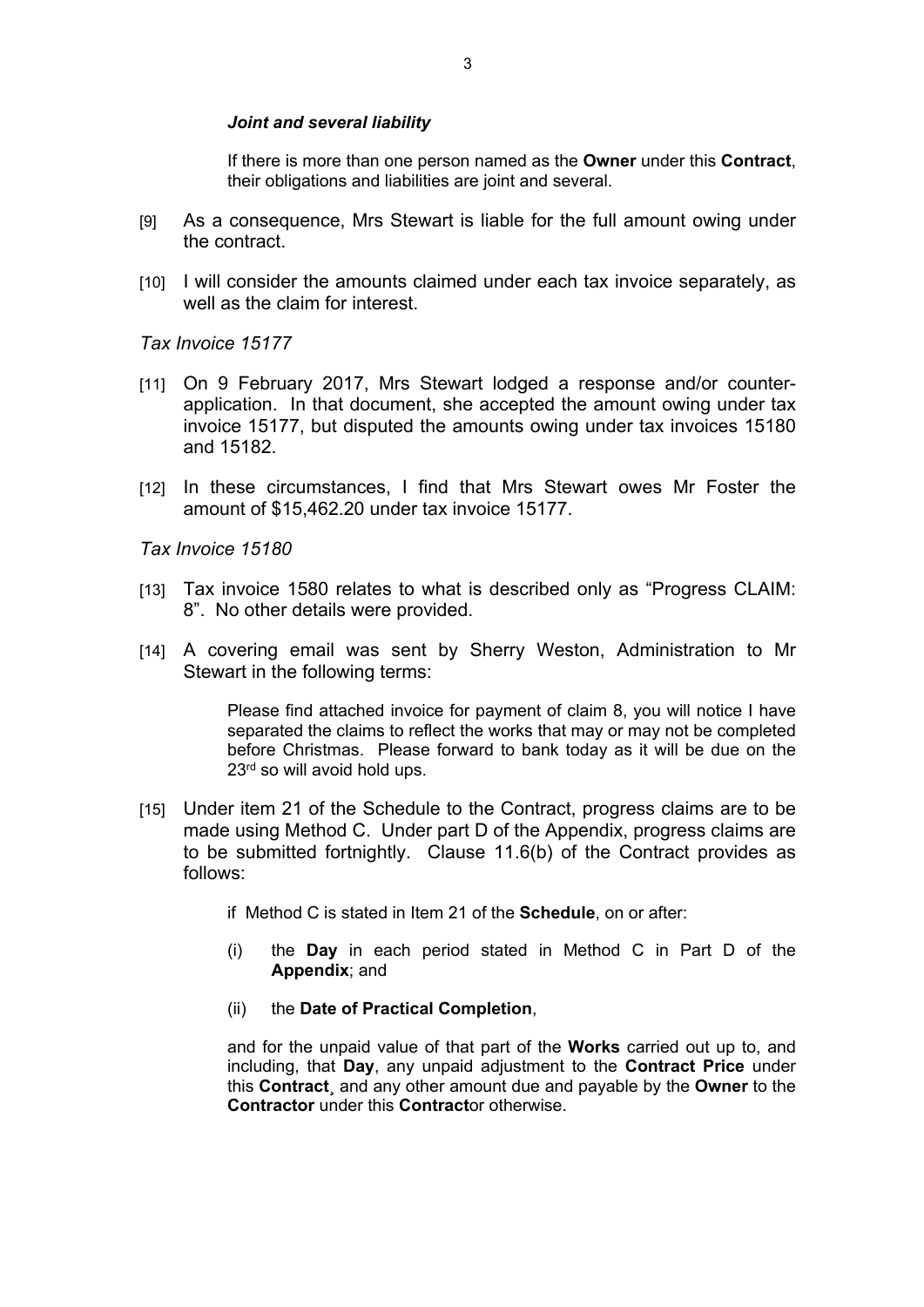- [16] I note that the tax invoice contains the statement that "[t]his invoice is a payment claim made under the Building & Construction Industry Payment Act 2004".
- [17] Section 12 of the *Building and Construction Industry Payments Act 2004* (Qld) (BCIPA) provides that:

From each reference date under a construction contract, a person is entitled to a progress payment if the person has undertaken to carry out construction work, or supply related goods and services, under the contract.

[18] Section 17(2) of the BCIPA sets out what must be contained in a payment claim as follows:

A payment claim—

- (a) must identify the construction work or related goods and services to which the progress payment relates; and
- (b) must state the amount of the progress payment that the claimant claims to be payable (the claimed amount); and
- (c) must state that it is made under this Act.
- [19] The difficulty with the tax invoice under consideration is that it does not identify the construction work or related goods and services to which the progress claim relates.
- [20] Putting aside any failure to comply with the BCIPA, Mr Foster is contractually entitled to claim only "unpaid value of that part of the **Works**  carried out up to, and including, that **Day**". Given the absence of details as to what work the claim relates to, I am unable to be satisfied that works to the value of the invoice were carried out such that Mr Foster was entitled to claim for them.
- [21] The only relevant evidence before me is a covering email which refers to claims having been separated to reflect works that "may or may not be completed before Christmas". If works were in fact undertaken, Mr Foster has not placed sufficient evidence of that before me.
- [22] In these circumstances, I am not satisfied that Mr Foster is entitled to the amount claimed under this invoice.

*Tax Invoice 15182*

- [23] Tax invoice 15182 relates to "extra concrete for the pool to underpin foundations of house", "2nd visit for pool fence non-compliance" and "rubbish removal of personal items not builders waste". These matters are described on the invoice as a variation.
- [24] Variations are dealt with in clause 12 of the Contract as follows: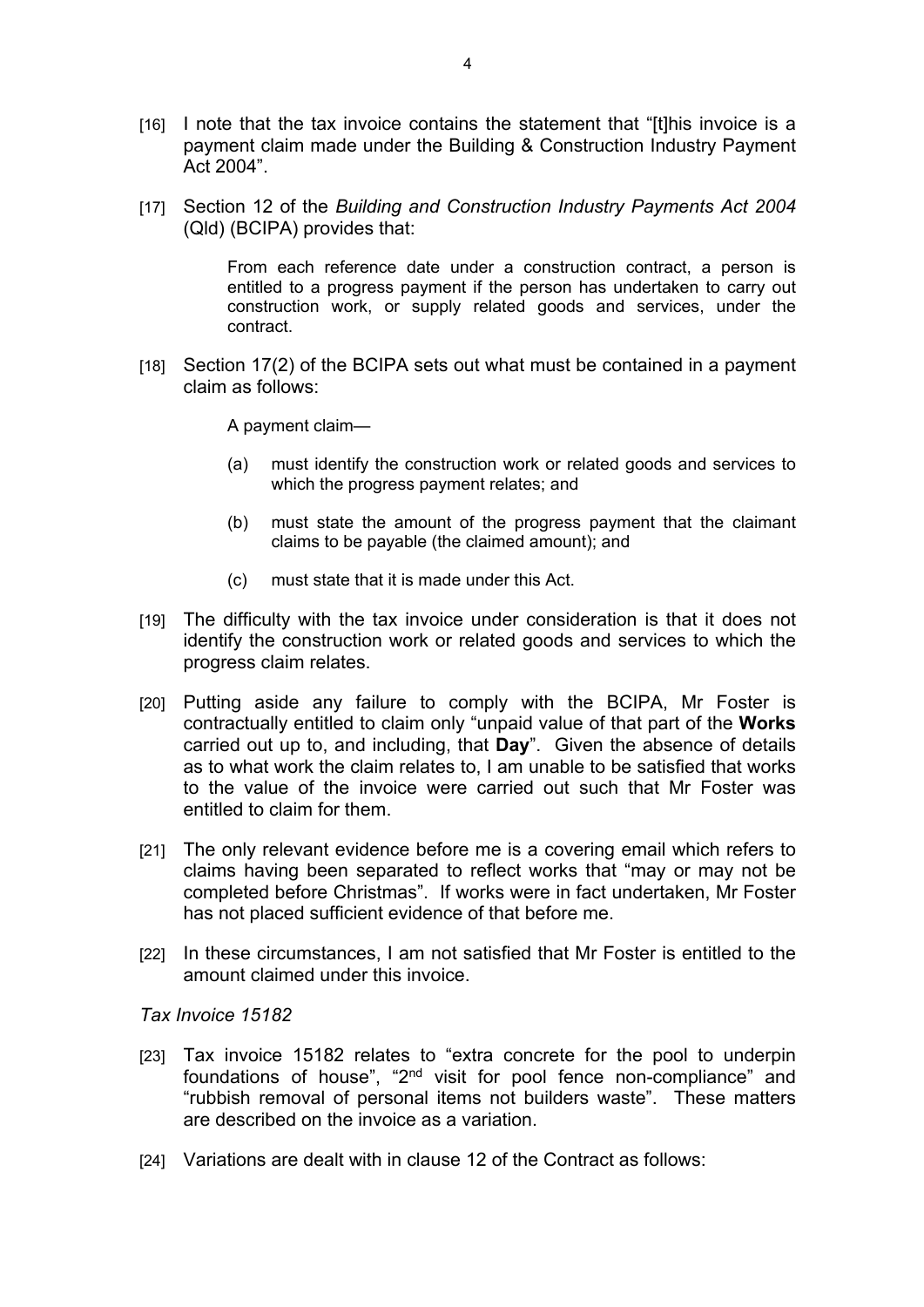### **12.3** *Agreement to vary works*

The parties may agree to vary the **Works** by adding work to, or omitting work from, the **Works**. The **Contractor** must ensure that any agreement to vary the **Works** is put in writing in a variation document, and a copy given to the **Owner**, within five (5) **Business Days** from the date of the agreement, and before any work the subject of the variation is started.

…

### **12.5** *Owner's written notice agreeing to variation*

The **Owner** must give to the **Contractor** a written notice agreeing to the variation within five (5) **Business Days** after receiving the variation work document provided by the **Contractor** under clause **12.3**.

#### **12.6** *No work before receipt of Owner's notice*

The **Contractor** must not start to carry out any **Work** the subject of a variation until the **Contractor** receives the written notice from the **Owner**  under Clause **12.5** agreeing to the variation.

- [25] There is no evidence before me that either Mr or Mrs Stewart gave Mr Foster a written notice under clause 12.5 of the Contract agreeing to the work described in tax invoice 15182
- [26] In these circumstances, I am not satisfied that Mr Foster is entitled to the amount claimed under this invoice.

### *Interest*

[27] Clause 11.9 of the Contract provides as follows:

If the **Owner** fails to make any payment to the **Contractor** within the times for payment under this **Contact**:

- (a) the **Contractor** is entitled to interest on the outstanding amount at the rate stated in Item 19 of the **Schedule**, payable from the **Day** after the date that payment was due until the date of payment; and
- (b) the **Owner** must pay to the **Contractor** any debt collection costs, including any legal costs on a full indemnity basis, associated with recovering, or the attempted recovery of, the outstanding amount.
- [28] Item 19 of the Schedule to the Contract specifies an interest rate of 10%.
- [29] I have found that Mrs Stewart owes Mr Foster the amount of \$15,462.20 under tax invoice 15177. The tax invoice indicates that payment was due within 5 days. As the tax invoice was issued on 7 December 2016, payment was due by 12 December 2016.
- [30] It follows that Mr Foster is entitled to the payment of interest at the rate of 10% from 13 December 2016 until the date of this decision. I calculate this is 472/365.25 x 0.1 x \$15,462.20 = \$1,998.13.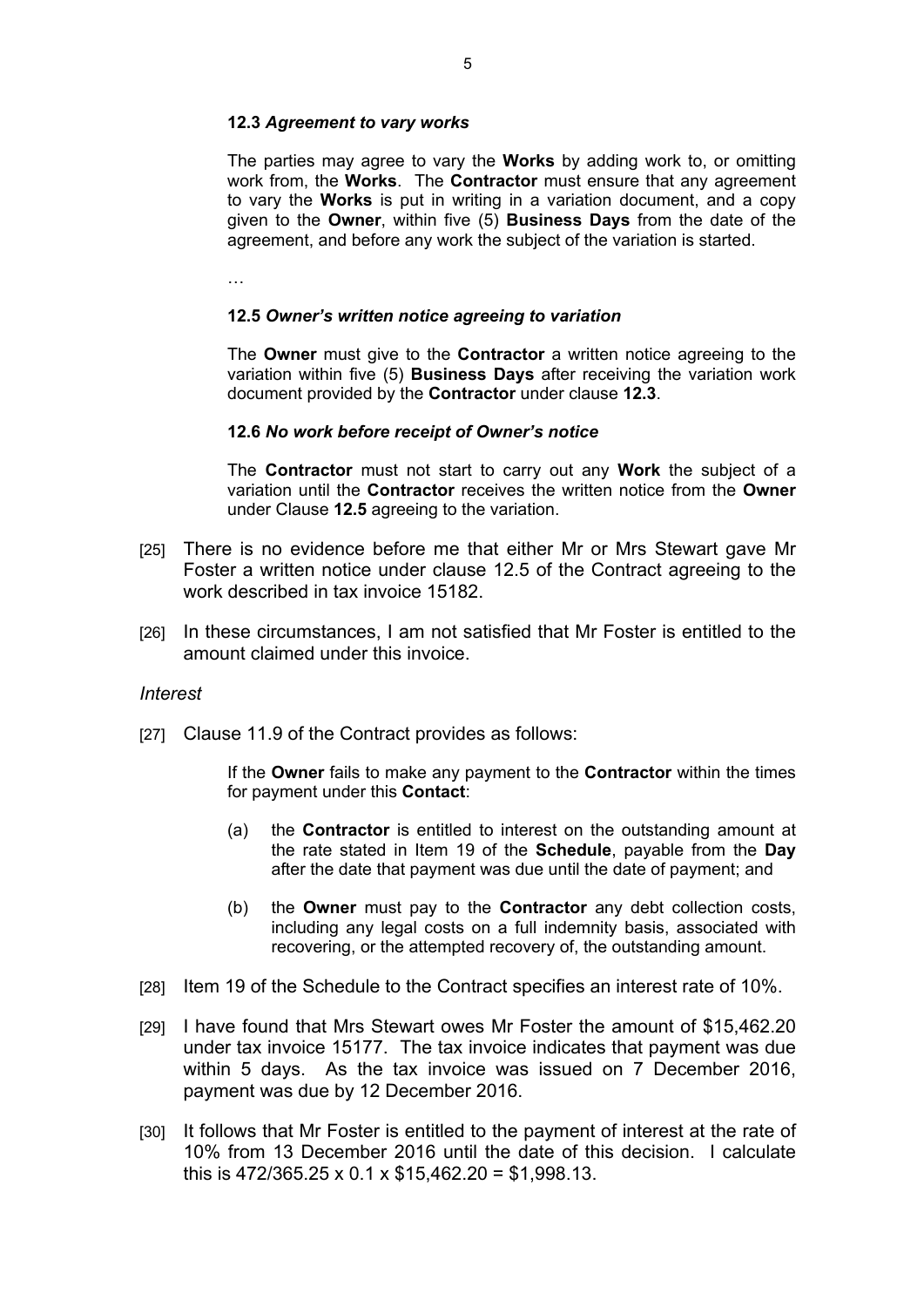# **Additional matters**

[31] I note that Mr Foster has also sought termination of the contract for significant breaches, and cancellation of the home warranty insurance.

### *Termination of Contract*

[32] Termination by the Contractor is relevantly dealt with in cl 21 of the Contract as follows:

### **21.1** *Contractor's right to give notice of intention to terminate Contract*

If the **Owner**:

…

(e) fails to remedy any **Substantial Breach** of this **Contract** set out in a suspension notice given in accordance with Clause **16.2** within ten (10) **Business Days** of receiving that notice …

the **Contractor** may give a written notice to the **Owner**:

- (g) describing the relevant breach or breaches of this **Contract** by the **Owner**; and
- (h) stating the **Contractor's** intention to terminate this **Contract** unless the **Owner** remedies the breach or breaches within ten (10) **Business Days** after receiving the **Contractor's** notice.

### **21.2** *If Owner fails to remedy breach, Contractor may terminate Contract*

If the **Owner** fails to remedy the **Owner's** breach or breaches of this **Contract** set out in a notice given to the **Owner** by the **Contractor** in accordance with Clause **21.1** within the time stated in that notice, the **Contractor** may, without prejudice to any other rights and remedies, terminate this **Contract** by further written notice to the **Owner**.

[33] While Mr Foster gave a notice to Mr and Mrs Stewart suspending works on 11 January 2017, and a further notice relating to substantial breaches on 18 January 2017, there is no evidence before me that he has followed the steps set out in cl 21 of the Contract. These are steps that are within Mr Foster's power to take to terminate the Contract.

### *Cancellation of home warranty insurance*

[34] Given that the construction work has commenced, there is no basis under s 69 of the *Queensland Building and Construction Commission Act* 1991 (Qld) for cancelling cover under the statutory insurance scheme.